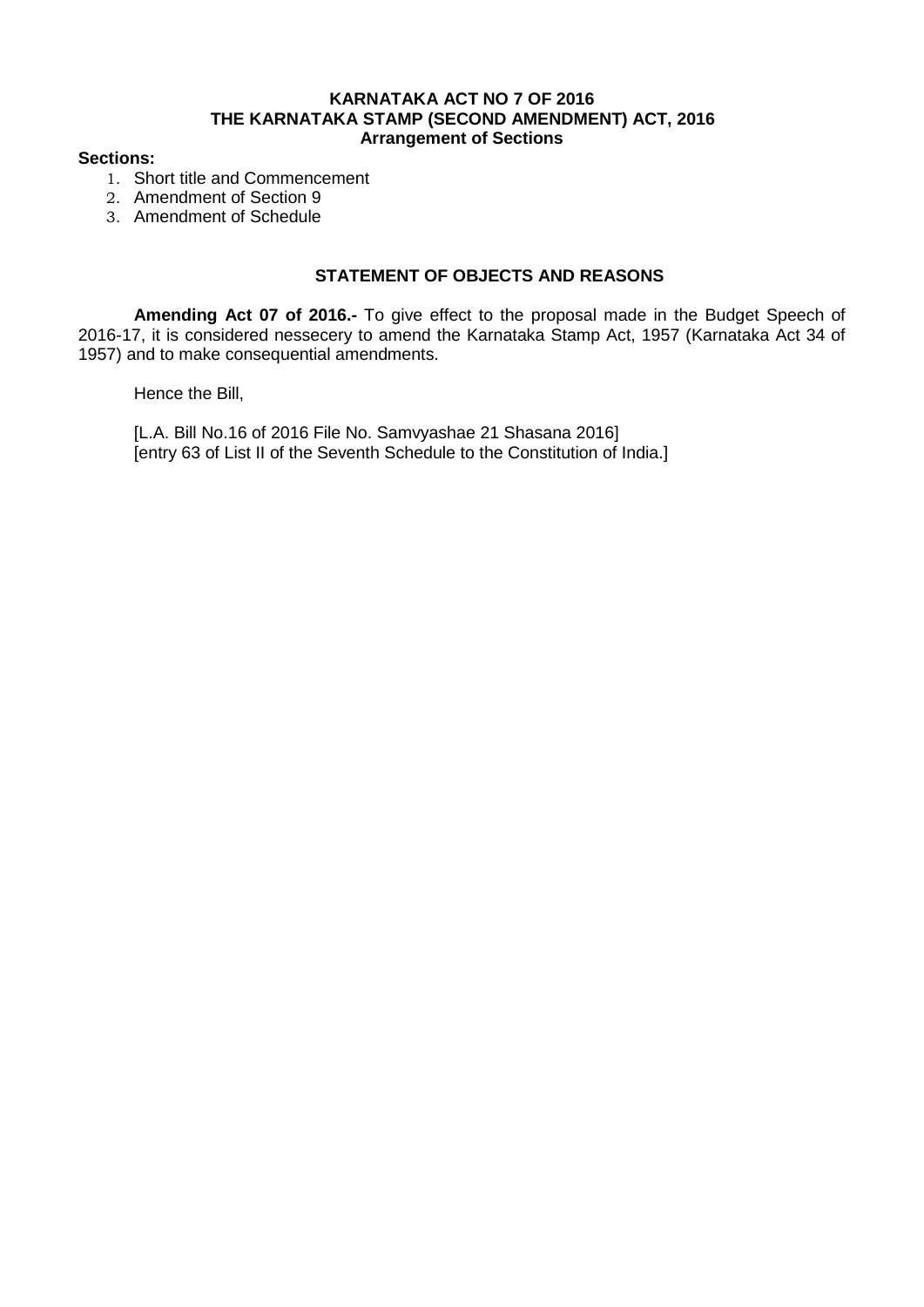### **KARNATAKA ACT NO 7 OF 2016**

(First Published in the Karnataka Gazette Extra-ordinary on the Thirty First day of March, 2016)

# **THE KARNATAKA STAMP (SECOND AMENDMENT) ACT, 2016**

(Received the assent of the Governor on the Thirty First day of March, 2016)

An Act further to amend the Karnataka Stamp Act, 1957.

Whereas it is expedient further to amend the Karnataka Stamp Act, 1957 (Karnataka Act 34 of 1957) for the purposes hereinafter appearing;

Be it enacted by the Karnataka State Legislature in the Sixty-seventh Year of Republic of India as follows:-

**1. Short title and Commencement.-** (1) This Act may be called the Karnataka Stamp (Second Amendment) Act, 2016.

(2) It shall come into force with effect from the first day of April, 2016.<br>2. **Amendment of Section 9.-** In the Karnataka Stamp Act. 195

**2. Amendment of Section 9.-** In the Karnataka Stamp Act, 1957 (Karnataka Act 34 of 1957) (hereinafter referred to as the Principal Act), in Section 9, in sub-section(1), in clause (a), after the last proviso, the following shall be inserted, namely:-

"Provided also that, the State Government may, in public interest, by notification, remit the stamp duty payable on instruments executed by or in favour of the Government of Karnataka, the Government Institutions, Public Sector Undertakings, farmers or other persons as specified in Notification No. RD 71 MuNoMu 2014, dated 10-02-2016, in the following circumstances, namely:-

- (i) when the farmer's land is acquired and in lieu of compensation amount, when developed land is given as compensation;
- (ii) when the farmer's land is acquired and from the compensation amount if the farmer purchases agricultural or non-agricultural land; and
- (iii) when the farmer's or other's land is acquired and from the compensation amount, if the farmer or other person purchases agricultural or non-agricultural land;

for the purpose of the above exemption a certificate to that effect issued by the Deputy Commissioner or the concerned Authority has to be furnished containing the details of the land acquired and the details of the compensation given."

**3. Amendment of Schedule.-** In the schedule to the Principal Act,-

(A) In article 5,-

- (a) in clause (e), in sub-clause (i), in column (2), for the word, "without", the word, "before", shall be substituted,
- (b) in clause (g), in sub-clause (i), in column (3), for the words, "Two per cent", the words, " Three per cent" shall be substituted,
- (c) for clause (i-e) and the entries relating thereto, the following shall be substituted namely:-

| $(i-e)$ | Chit Agreement, executed in the State of<br>Karnataka under Section 6 of the Chit<br>Funds Act, 1982.- |                                                                                                                  |
|---------|--------------------------------------------------------------------------------------------------------|------------------------------------------------------------------------------------------------------------------|
|         | (i) where the value of the chit<br>does not exceed rupees one<br>lakh                                  | Rupees one hundred                                                                                               |
|         | (ii) where the value of the chit<br>exceeds rupees one lakh                                            | Rupees one hundred plus rupees fifty<br>for every rupees one lakh or part<br>thereof, exceeding rupees one lakh. |

(B) in article 20, -

(i) in clause  $(4)$ .-

- (a) in sub-clause (i), in column (3), for the words, "two per cent", the words, "Three per cent", shall be substituted;
- (b) in sub-clause (ii), in column (3), for the words, "two per cent", the words, "Three per cent", shall be substituted;
- (ii) in clause (5), in sub-clause (i), in column (3), for the words, "Two per cent", the words, "Three per cent", shall be substituted;
- (iii) in clause  $(7)$ , in column  $(3)$ ,-(a) for the figure, "1%", the words, "Three per cent", shall be substituted.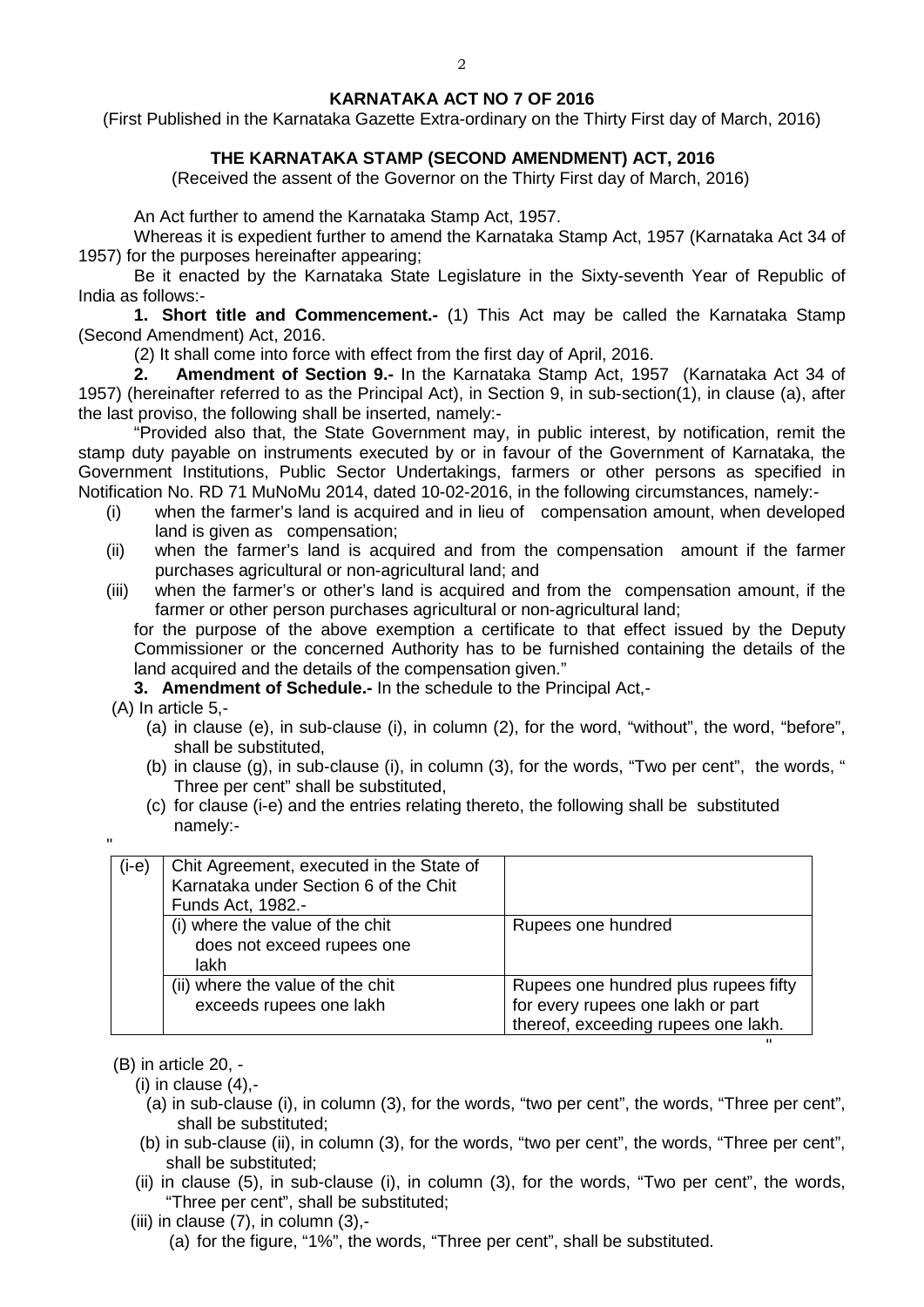- (b) the following proviso, shall be inserted at the end, namely.-
	- "Provided that, if the proper duty is paid under clause(ec) of Article 41 on Power of Attorney, executed by and between the same parties and in respect of the same property, then the duty payable on the corresponding conveyance under Article 20(7), shall not exceed rupees two hundred."
- (C) In Article 28, in clause (b), in column (3), for the words, "Rupees one
	- thousand", the following shall be substituted, namely:-
		- "(i) If the property is situated within the limits of Bangalore Metropolitan Regional Development Authority or Bruhat Bangalore Mahanagara Palike or City Corporation …………… Rupees five thousand;
		- (ii) If the property is situated within the limits of City or Town Municipal Council or Town Panchayat area …………Rupees three thousand;
	- (iii) If the property is situated within the limits other than the limits specified in items (i) and (ii) ………………... Rupees one thousand;

Provided that, if the property is situated in any of the combinations of limits, mentioned in items (i), (ii) and (iii) above the duty payable shall be the maximum of the duties specified in items (i), (ii) and (iii) above."

- (D) In Article 30, in clause (1), in sub-clause (vi), in column (3), in the second proviso, for the words, "rupees one thousand", the following shall be substituted, namely:-
	- "(i) If the property is situated within the limits of Bangalore Metropolitan Regional Development Authority or Bruhat Bangalore Mahanagara Palike or City Corporation ……………………… Rupees five thousand;
	- (ii) If the property is situated within the limits of City or Town Municipal Council or Town Panchayat area ………… Rupees three thousand;
	- (iii) If the property is situated within the limits other than the limits specified in items (i) and (ii) …………………… Rupees one thousand;

Provided that, if the property is situated in any of the combinations of limits, mentioned in items (i), (ii) and (iii) above the duty payable shall be the maximum of the duties described in items (i), (ii) and (iii) above."

(E) In Article 40,-

 (a) for clause A, and the entries relating thereunder in columns (2) and (3), the following shall be substituted, namely.-

| Instrument of Constitution | Rupees Two Thousand. |
|----------------------------|----------------------|
|                            |                      |

(b) In clause B, in sub-clause (a), in column (3), for the words and figure, "The same duty as conveyance (No. 20)", the words, "Three per cent", shall be substituted; and

 (c) In clause C, in sub-clause (a), in column (3), for the words and figure, "The same duty as conveyance (No. 20) for", the words, "Three per cent on", shall be substituted.

(F) In article 40-A,-

- (a) In clause A, in sub-clause (b), in column (3), for the words, "Rupees five hundred", the words "Rupees one thousand plus rupees five hundred for every rupees five lakhs or part thereof, exceeding rupee ten lakhs capital amount, subject to a maximum of rupees ten lakhs", shall be substituted.
- (b) In clause B, in column (3), for the words, "Two percent", the words, "Three percent", shall be substituted;

 (G) In Article 41, after clause (eb), and the entries relating thereto, the following shall be inserted, namely.-

| (ec) | When given to person other than<br>the father, mother, wife or<br>husband, sons, daughters,<br>brothers, sisters in relation to the<br>executant authorising such person<br>to sell Transferable Development<br>Rights relating to immovable<br>property situated in Karnataka<br>State. | The same duty as a conveyance<br>under Article 20(7) on the market<br>value of the property which is the<br>subject-matter of Power of Attorney: |
|------|------------------------------------------------------------------------------------------------------------------------------------------------------------------------------------------------------------------------------------------------------------------------------------------|--------------------------------------------------------------------------------------------------------------------------------------------------|
|------|------------------------------------------------------------------------------------------------------------------------------------------------------------------------------------------------------------------------------------------------------------------------------------------|--------------------------------------------------------------------------------------------------------------------------------------------------|

" "The contract of the contract of the contract of the contract of the contract of the contract of the contract of